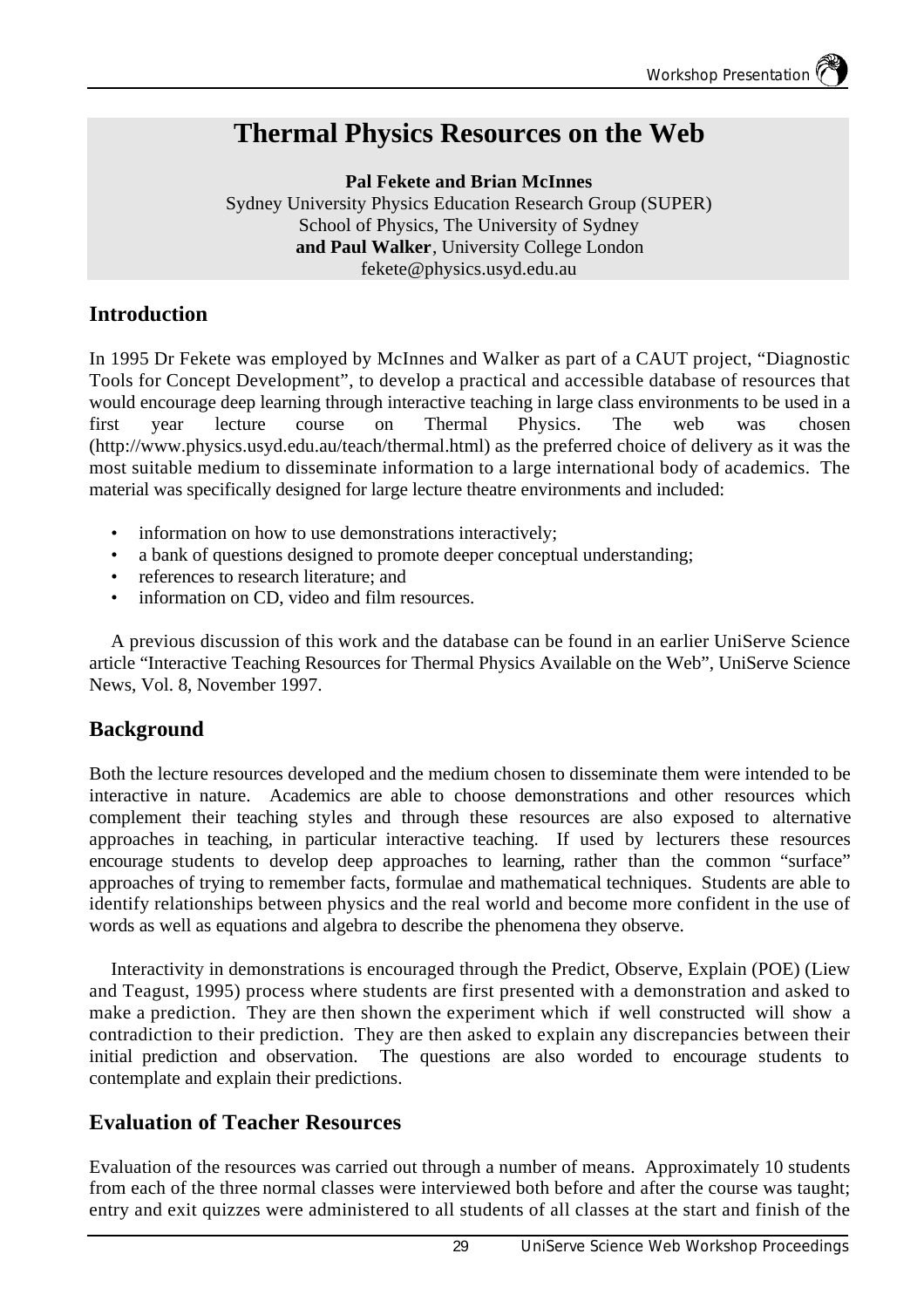course; student appraisal and attendance was recorded; exam performance was evaluated. From this analysis we were able to show:

- students were better able to identify relationships between physics and the real world and showed greater conceptual understanding (interview and quizzes);
- student questionnaire responses indicated that the lectures were enjoyable, stimulating, satisfying, challenging, productive and thought-provoking; sustained student attendance throughout the course supported this judgement;
- the interactive style of teaching was popular with the students compared to the traditional teaching styles (course rating 4.0 out of 5.0 (best) compared to 3.5 and 3.3 for two parallel streams);
- preliminary student performance on traditional examination questions was equivalent to previous years;
- analysis of some of the quiz questions showed that conceptual understanding of students exposed to interactive teaching improved by as much as 30%;
- anecdotal evidence indicated that some students adopted deeper learning approaches; and
- despite my overzealous attempt to get the students to participate in lectures and take control of their learning participation was still less than about 30% of the time spend in the lecture theatre.

The database has already been shown to be useful to teachers both at our own university and other universities in Australia and abroad. Several people and places outside The University of Sydney have used the resources, however in general they are not well patronised. It is believed that the main reason for this is that lecturers are too busy to spend time exploring new resources. As a result of the poor patronage by academics it has been decided to develop these resources to become student centered.

#### **Student Centered Resources**

It is intended that these resources will be developed so that the ownership of learning is on the student. The web will be used to deliver content and to develop some conceptual understanding in students. This will free up lectures for reinforcement of concepts, development of more difficult concepts and problem solving, i.e. deeper learning.

Our current lecture course in Thermal Physics (TP1) is taught in second semester of each year to first year students and consists of 12 one hour lectures and 4 one hour tutorials spread over four weeks. In this course students get lecture notes in terms of *PowerPoint* handouts printed six per page. Two assignments are given with a formal exam at the end of the semester covering material from TP1 and two other courses.

The facility for students to access the material themselves, the newsgroup for communication, will aid this process. The use of the web will also assist by improving feedback about student preparedness, the effectiveness of teaching and ongoing course development. This should result in better performance by students in qualitative physics and an improvement in their understanding of fundamental concepts.

## **Conclusion**

During 1995 and 1996 a database of teaching resources was developed on the web, which includes information on how to use demonstrations interactively and probing questions which are suitable for use in a lecture course on Thermal Physics. The original database was intended for use by academics